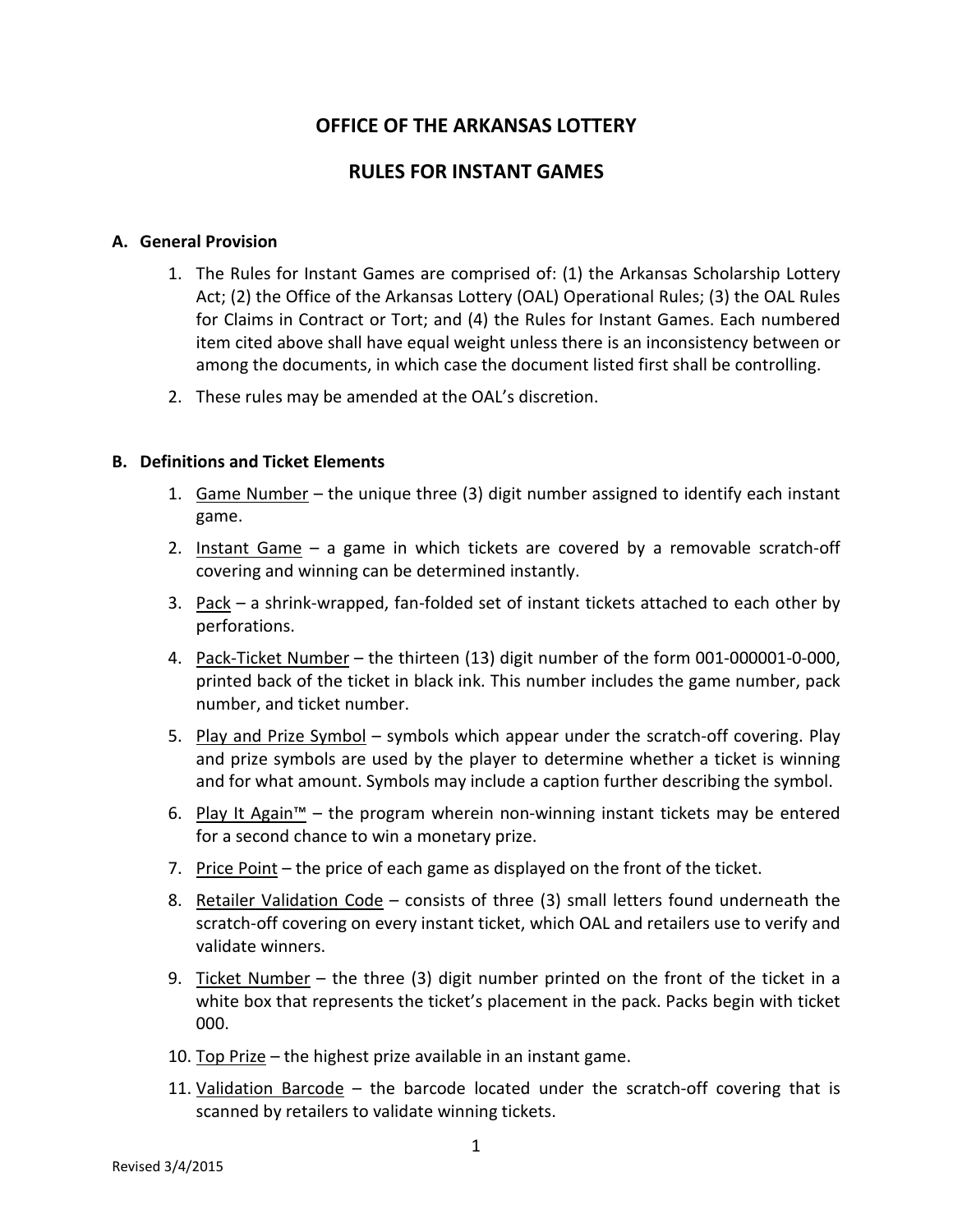12. Validation Number – the unique twelve (12) digit number printed in the play area on the front of the ticket underneath the scratch-off covering.

### **C. Ticket Purchases**

- 1. The price of a ticket varies based on game and is printed on the front of the ticket.
- 2. Instant games are games in which tickets are covered by a removable scratch-off covering and winning can be determined instantly.
- 3. Play and prize symbols appear under the scratch-off covering and are used by the player to determine whether a ticket is winning and for what amount. Symbols may include a caption further describing the symbol.
- 4. Instant tickets are put into packs, which are shrink-wrapped, fan-folded sets of instant tickets attached to each other by perforations.
- 5. Play instructions vary by game and appear on the front or back of the ticket as directed.

#### **D. Determination of Instant Prize Winners**

- 1. Winning tickets are determined at the time of manufacture when winning tickets are produced at random with the aid of equipment in accordance with the payout percentage and prize structure established for the game.
- 2. Winning tickets must be validated by either an OAL retailer or claim center. Removing the scratch-off covering on the ticket is for entertainment value and does not identify a winning ticket. The ticket must be validated through the OAL central computer system.
- 3. The win methods outlined in the play instructions for an individual game are the only ways to win for that game. Win methods from one game cannot be used for another game.
- 4. No portion of any point-of-sale material, website, or other extraneous matter is usable or playable as a part of any instant game.
- 5. The Validation Number, Ticket Number, and Retailer Validation Code are not Play or Prize Symbols and are not usable as such.

## **E. Prizes and Odds**

- 1. A ticket may win more than once, but the total of the winnings will not exceed the top prize amount shown on the front of the ticket.
- 2. The overall odds of winning a prize, including breakeven prizes, in each game are printed on the back of the ticket.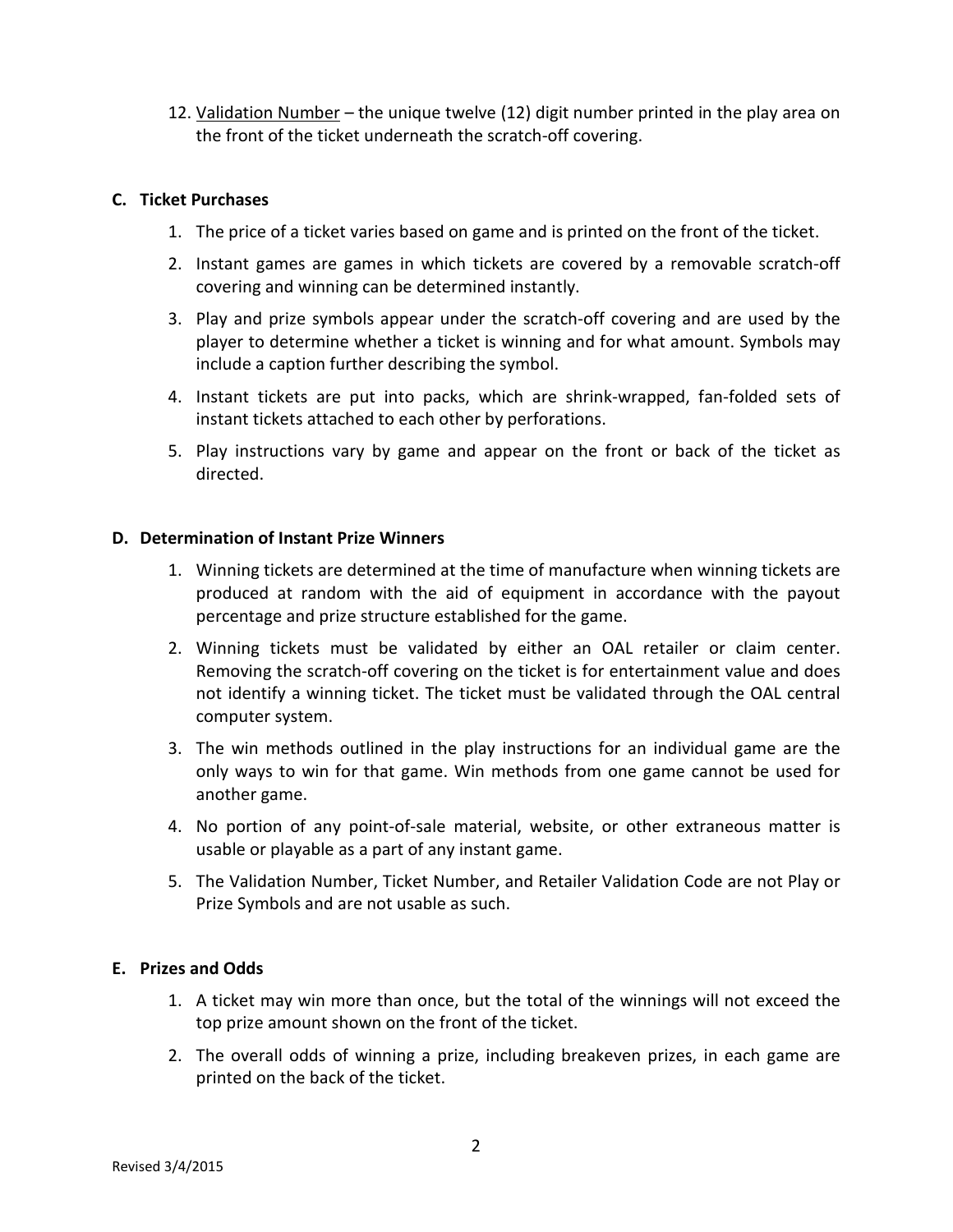3. The overall odds are calculated by the total number of tickets in the game divided by the number of winning tickets in the game. The overall odds are an average for the entire game, not for any string of tickets or individual pack. Overall odds of one (1) in four (4) do NOT guarantee a win in every four (4) tickets. They do mean that on average for all tickets printed, approximately one (1) in four (4) tickets is a winner.

### **F. Play It Again™**

1. A monetary prize will be available throughout the life of eligible instant games as a prize in the Play It Again™ second-chance program, as detailed in the Play It Again™ Rules.

## **G. Validation Requirements**

- 1. To be a valid ticket, all of the following requirements must be met:
	- i. The ticket was issued by OAL in an authorized manner;
	- ii. The ticket is not counterfeit in whole or in part;
	- iii. The ticket was not stolen nor does it appear on any list of omitted tickets on file with OAL;
	- iv. The ticket is not blank or partially blank, misregistered, defective, or printed or produced in error;
	- v. The ticket is intact, complete, and not miscut;
	- vi. The ticket was not mutilated, altered, unreadable, reconstituted, or tampered with in any manner that prevents reliable validation;
	- vii. The ticket has exactly one (1) Retailer Validation Code, one (1) Validation Barcode, and one (1) Validation Number;
	- viii. All Play Symbols and Prize Symbols on the ticket correspond to the symbols for that game on file at OAL;
	- ix. The ticket has the correct number of Play Symbols and Prize Symbols in the correct positions and the symbols are present in their entirety, legible, rightside up, and not reversed in any manner;
	- x. Captions shown with Play Symbols or Prize Symbols agree with their symbols;
	- xi. The Validation Number of an apparent winning ticket appears on OAL's official list of Validation Numbers of winning tickets and a ticket with that Validation Number has not been paid previously;
	- xii. The Play Symbols, Prize Symbols, Validation Number, Validation Barcode, and Retailer Validation Code are right-side up and not reversed in any manner;
	- xiii. The Pack-Ticket Number, Validation Number, and Retailer Validation Code are present in their entirety and fully legible;